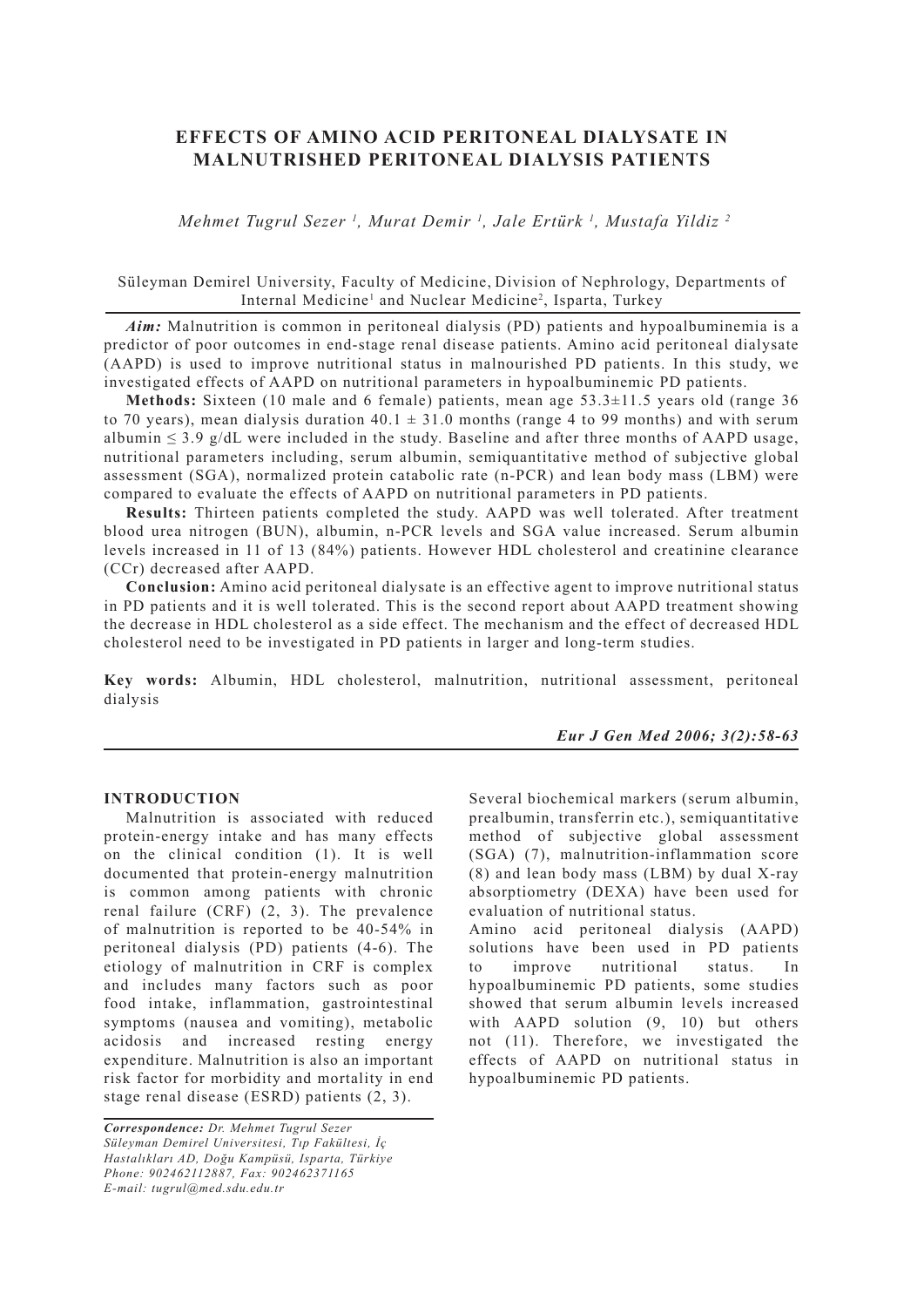**Table 1. Demographic characteristics of the patients**

| Primary renal disease                | n                             |
|--------------------------------------|-------------------------------|
| Hypertensive nephropathy             |                               |
| Diabetic nephropathy                 | 5                             |
| Amyloidosis                          | $\mathfrak{D}_{\mathfrak{p}}$ |
| Glomerulonephritis                   |                               |
| Chronic pyelonephritis               |                               |
| Gender (Male/Female)                 | 10/6                          |
| Age (years)                          | $53.3 \pm 11.5$               |
| Body mass index (kg/m <sup>2</sup> ) | $27.0 \pm 5.4$                |
| Dialysis duration (months)           | $40.1 \pm 31.0$               |

## **MATERIAL AND METHODS**

### *Study design*

This is a prospective, open label, uncontrolled study. The Ethical Committee of Süleyman Demirel University approved the study. After informed consent was obtained, the patients recruited for the study. During the study period, one dextrose peritoneal dialysate exchange was replaced every noon by a 2-L AAPD. The usual dwell time of AAPD was 5-6 hours. The dwell times and volumes were not changed during the study period. After three months period, biochemical and other nutritional parameters were measured again to compare with baseline parameters.

#### *Patients*

We studied 16 (10 male and 6 female) prevalent patients with ESRD on continuous ambulatory peritoneal dialysis (CAPD). At the beginning of the study, demographic and clinical characteristics of the patients were recorded. Demographic characteristics of the patients are shown in Table 1. If the patient serum albumin level was with persistently ≤3.9 g/dL despite repeated dietetic consultation, they were included into the study. Patients were excluded, if they had an episode of peritonitis within last three months, hospitalized within 3 months or had a concomitant disease that could have led to a catabolic state.

#### *Nutritional assessments and examinations*

As nutritional parameters, serum albumin level, SGA, n-PCR and LBM measured by DEXA were used. At the baseline, the patients were assessed for these nutritional parameters. After an overnight fasting, blood samples for serum albumin, lipid parameters, high sensitive C-reactive protein (s-CRP) were drawn from antecubital vein. All patients blood samples were drawn when they were normovolemic and without inflammatory status present. Biochemical parameters were measured in our central laboratories. Serum albumin was measured with bromocresol purple method. (normal range in 3.4 to 4.8 g/dL). For detection of serum s-CRP chemiluminescent-based method was used.

SGA was done as defined elsewhere (7) for each patient by a renal nurse (JE). Total body LBM was measured by DEXA in the Norland XR-46 bone densitometer (with dynamic filtration, Norland Corp, Fort Atkinson, USA). The Norland XR-46 was calibrated daily, 30 minute after turning the apparatus on. Peritoneal Adequest 2.0 (Baxter) program was used to measure n-PCR as defined before (12). Weekly  $Kt/V_{area}$  was performed to evaluate peritoneal function and creatinine clearance (CCr) was performed to evaluate residual renal function before and three months after AAPD treatment.

### *Statistical analysis*

The results were expressed as means ±SD. Differences between baseline and after treatment parameters were analyzed with Wilcoxon signed rank test and P value less than 0.05 was considered statistically significant. Spearman correlation test was used for correlation analysis

#### **RESULTS**

During the study period two patients dropped out due to bacterial peritonitis and one patient due to intermittent diarrhea. The reasons of the peritonitis were contamination in one and unknown in other. Non-infectious diarrhea developed in a patient with amyloidosis, but this patient was suffering from intermittent diarrhea even before the study and it was thought to be due to amyloidosis. These three patients did not complete the study and were excluded from the statistical analysis. Thirteen patients completed the study. Baseline and after treatment, laboratory parameters are shown in Table 2.

After three months of AAPD usage in these hypoalbuminemic CAPD patients, serum BUN and albumin levels, n-PCR and SGA values increased, but HDL cholesterol and 24 hour urine creatinine clearance decreased. The changes in LBM were not statistically significant. Individual changes in serum albumin levels are shown in Figure 1.

Overall serum albumin increased from 3.5  $\pm$  0.5 g/dL to 4.1  $\pm$  0.4 g/dL (P=0.003) in 11 of 13 patients (84 %) and in seven of thirteen patients (53 %) serum albumin increased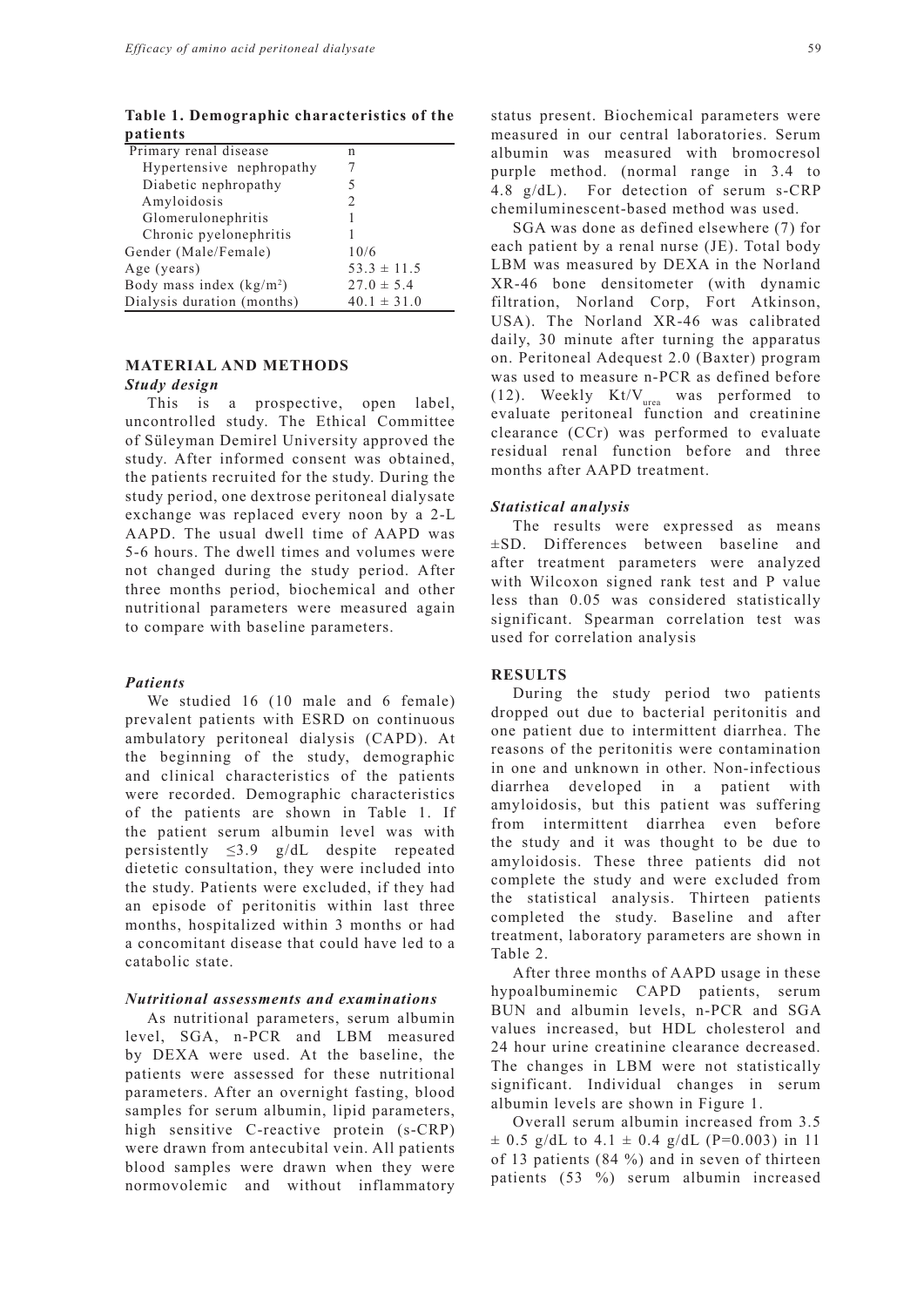**Table 2. Laboratory parameters** 

| $\frac{1}{2}$ and $\frac{2}{2}$ . Eagulatury parameters |                   |       |  |
|---------------------------------------------------------|-------------------|-------|--|
| Baseline                                                | After treatment   |       |  |
| $3.5 \pm 0.5$                                           | $4.1 \pm 0.4$     | 0.003 |  |
| $35.4 \pm 5.4$                                          | $37.2 \pm 4.0$    | 0.03  |  |
| $0.95 \pm 1.33$                                         | $1.17 \pm 1.27$   | 0.46  |  |
| $42.9 \pm 11.5$                                         | $63.2 \pm 17.0$   | 0.01  |  |
| $5.07\pm6.16$                                           | $2.81 \pm 3.48$   | 0.04  |  |
| $43.1 \pm 7.3$                                          | $37.8 \pm 6.0$    | 0.02  |  |
| $0.76 \pm 0.2$                                          | $0.90 \pm 0.3$    | 0.02  |  |
| $2.16\pm0.5$                                            | $2.01 \pm 0.32$   | 0.42  |  |
| $43952 \pm 11990$                                       | $43853 \pm 11364$ | 0.75  |  |
|                                                         |                   |       |  |

*SGA, subjective global assessment; s-CRP, sensitive C reactive protein; BUN, blood urea nitrogen; CCr, creatinine clearence; HDL, High density lipoprotein; nPCR, normalized protein catabolic rate; LBM, Lean body mass. Data are mean ± standard deviation. Baseline and after Nutrineal therapy parameters were compared with Wilcoxon signed rank test . P value less than 0.05 was considered statistically significant. Creatinine clearence was calculated in five patients with residual renal function.*

over 4g/dL. In two patient baseline and after treatment, serum albumin values were the same.

In this study, in 10 of 13 (73%) patient baseline serum s-CRP levels were lower than 1 mg/dL (range  $0.06$  mg/dL to  $0.73$  mg/dL) and baseline serum s-CRP levels were higher than 1 mg/dL only in three patients  $(23\%)$ (range 1.11 mg/dL to 4.25 mg/dL).

Eight of thirteen patients (61%) were anuric. In five patients CCr ranged between 0.1 ml/min to 14.0 ml/min. When five patients with residual renal function were assessed CCr was  $5.07 \pm 6.16$  ml/min before treatment and  $2.81 \pm 3.48$  ml/min (P=0.04) after treatment. After treatment, HDL cholesterol level decreased from  $43.1 \pm 7.3$  mg/dL to  $37.8 \pm$ 6.0 mg/dL ( $P=0.02$ ), even though other lipid parameters (total cholesterol, triglyceride and LDL cholesterol) did not change.

#### *Correlations*

Among baseline parameters, there was a positive correlation between BUN and albumin (r=0.62 P=0.02), between BUN and nPCR  $(r=0.66 \text{ P}=0.01)$ , and a negative correlation between hemoglobin and s-CRP level (r=-0.72 P=0.01). Also among after treatment parameters, there was a positive correlation between SGA and albumin level  $(r=0.69 \text{ P}=0.008)$ .

#### **DISCUSSION**

In this study, we showed that AAPD could be used to improve nutritional status in PD patients whose serum albumine level were ≤3.9 g/dL. Studies about efficacy of AAPD in malnourished PD patients have given conflicting results (9-11). Therefore, the aim of this study was to investigate the effects of AAPD on nutritional status of CAPD patients

with serum albumin level  $\leq$ 3.9 g/dL. Recently a link between malnutrition, inflammation and atherosclerosis namely MIA syndrome had been defined (13, 14). We used serum s-CRP level as an inflammation marker.

In this study, all patients tolerated the AAPD well. No patient suffered uremic symptoms described in other studies (9, 15). One patient with amyloidosis experienced non-infectious diarrhea that was also present prior to study. During the study period, bacterial peritonitis developed in two patients. Li et al (16) reported that, peritonitis incidence was lower in patients using AAPD than in patients using glucose solution, but not statistically significant. We believe that these episodes were coincidental and not due to use of AAPD.

Dietetic consultation, anabolic agents (insulin-like growth factor-1) and AAPD are the strategies for malnutrition management in PD patients. Newer PD solutions are designed to manage comorbidities associated with patients on maintenance dialysis and to better preserve peritoneal membrane function and host defenses. The evidence to date indicates that, in malnourished PD patients AAPD solutions improve protein nutritional status, particularly if low protein intakes are a cause of the malnutrition (17). APD containing 1.1% amino acids as the osmotic agent, was developed to control malnutrition in these patients (18, 19). Some studies had demostrated that, AAPD was an effective agent to improve nutritional status in malnourished PD patients (9, 10). On the other hand, Misra et al (11) reported that there was no significant increase in serum albumin with AAPD in well-nutrished patients. As most of the currently published studies, the duration of this study was three months.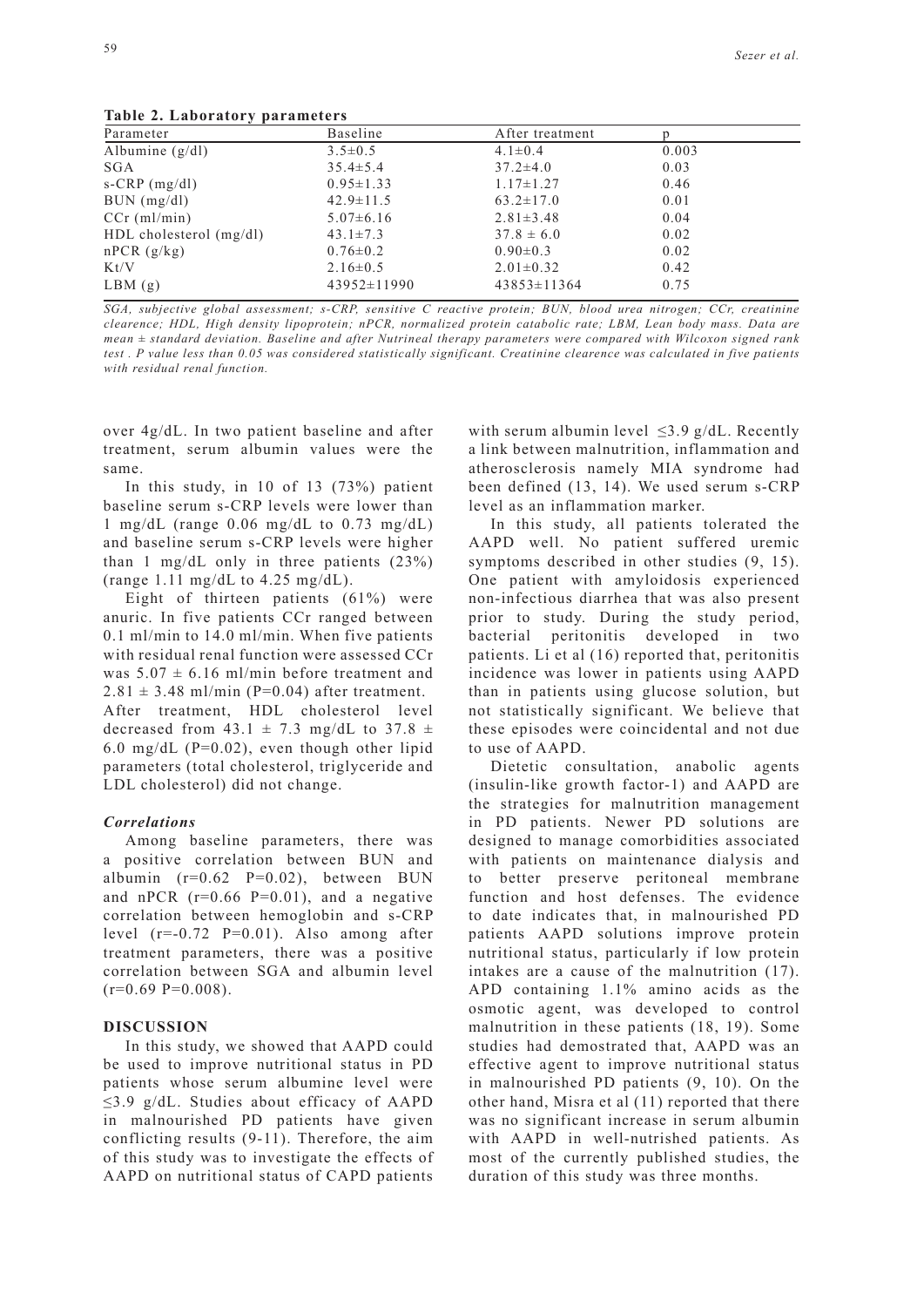

**Figure 1. Individual changes in serum albumin levels with Nutrineal therapy. In 11 of 13 patients albumin increased after AAPD. Albumin level increased**  $\geq$  **3.9 g/dl in 8 of 13 patients**

In this study, in 11 of 13 patients (84 %) serum albumin level increased after treatment. Likewise albumin, other nutritional parameters including BUN, nPCR and SGA increased. Also this suggests that, AAPD not only increases serum albumin level and also it improves nutritional status in hypoalbuminemic patients. Despite the increas of BUN level after treatment, none of the patient suffered from nausea or vomiting.

Inflammation is one of the causes of hypoalbuminemia in ESRD patients. Stenvinkel et al reported the association between hypoalbuminemia and inflammation (13). Baseline s-CRP levels were found lower than 1 mg/dL in 10 of 13 patients (77%) and higher than 1 mg/dL in three patients (23%). Mean serum albumin increased only 0.2 g/dL (range 0 to 0.4 g/dL) in patients with s-CRP higher than 1 mg/dL. However in patients with s-CRP lower than 1 mg/dL, serum albumin increased as an average by 0.6 g/dL (range 0.3 to 1.4 gr/dL) after treatment. We believe that because of low inflammatory status, effect of AAPD on serum albumin level were evident in our patients. However there was no significant correlation between baseline serum s-CRP and albumin  $(r=0.46 \text{ P}=0.17)$ .

There was a positive correlation between baseline values of BUN and albumin. In addition there was a positive correlation between SGA and albumin after treatment. These correlations between nutritional parameters suggest that increase in serum albumin level is related to other nutritional parameters. AAPD not only increased serum albumin level, but also improved other nutritional parameters. On the other hand, unchanged LBM by DEXA might be due to short treatment duration and the small number of patients.

Only five of 13 patients (38%) had a residual renal function. In these five patients, basaline CCr was  $5.07 \pm 6.16$  ml/min at baseline. After three months of AAPD usage, CCr was decreased  $2.81 \pm 3.48$  ml/min in these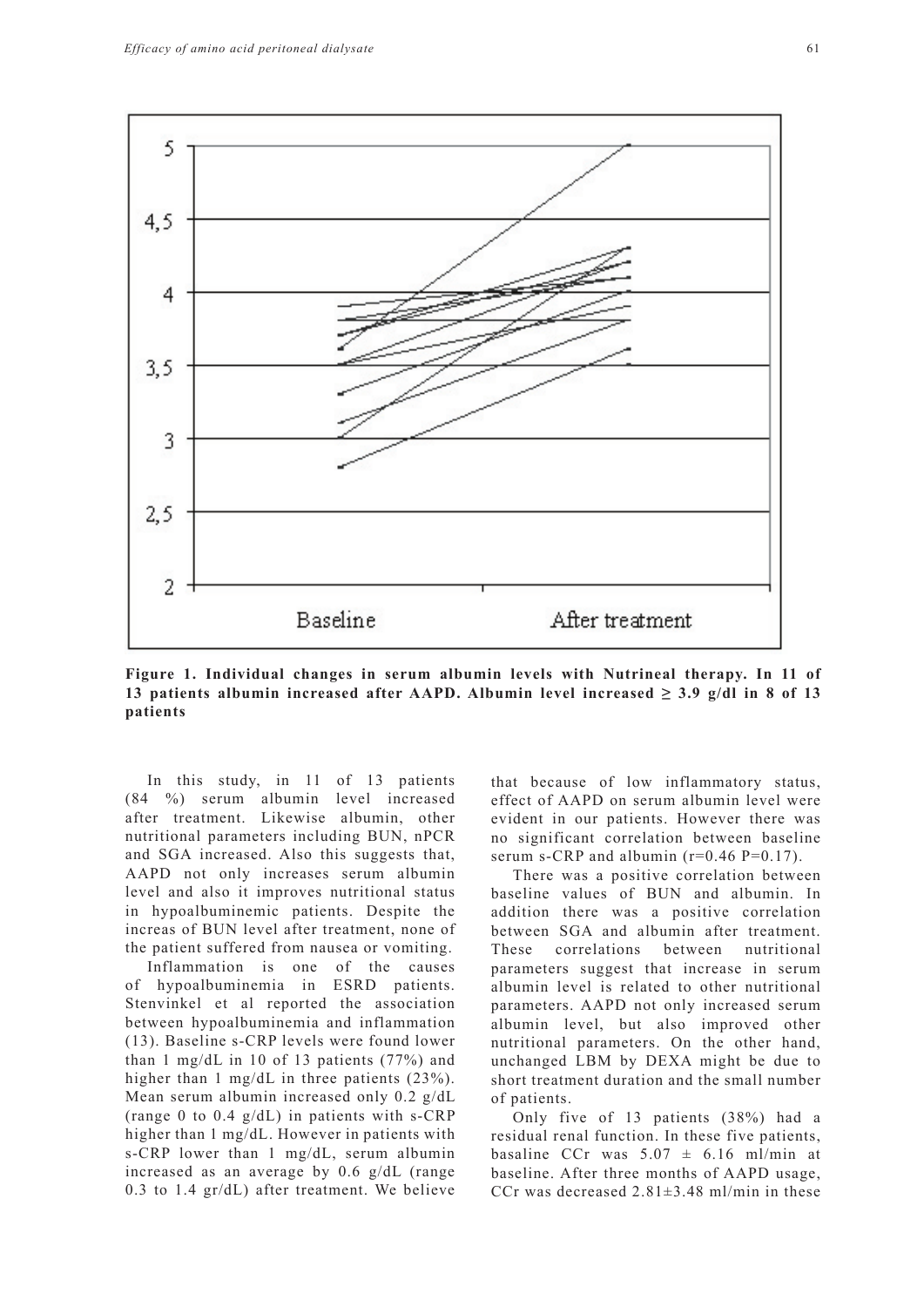five patients. We can not speculate whether this dramatic decrease in CCr is due to the use of AAPD or progression of renal parenchymal disease.

Misra et al (20) investigated the effects of AAPD on lipid metabolism in PD patients and found that, the use of AAPD in hyperlipidemic PD patients with serum cholesterol  $\geq 5.5$ mmol/L is safe. Also they did not report any side effect of AAPD on lipid metabolism in hyperlipidemic PD patients. However in our patients HDL cholesterol decreased after the use of AAPD. Yang et al (21) reported that serum homocysteine level increased and HDL cholesterol decreased after three months AAPD usage in their patients. This is the second study reporting that HDL cholesterol decreased but total cholesterol, triglyceride, and LDL cholesterol did not change significantly after a short time AAPD usage in hypoalbuminemic CAPD patients.

Limitations of our study; its uncontrolled nature, the small number of the patients and the short duration. We did not measure serum bicarbonate level at baseline and after treatment.

In conclusion, our data suggest that AAPD could be used as an effective agent to improve nutritional status in hypoalbuminemic PD patients. Despite the observed positive effects on nutritional parameters, the mechanism of HDL cholesterol decrease and the dramatic decrease in CCr should be investigated in further studies.

### **REFERENCES**

- 1. Weekes EC, Elia M, Emery PW. The development, validation and reliability of a nutrition screening tool based on the recommendations of the British Association for Parenteral and Enteral Nutrition (BAPEN). Clin Nutr 2004;23: 1104-12
- 2. Lowrie EG. Chronic dialysis treatment: clinical out-come and related processes of care. Am J Kidney Dis 1994;24:255- 66
- 3. Adequacy of dialysis and nutrition in continuous peritoneal dialysis: association with clinical outcomes. Canada-USA (CANUSA) Peritoneal Dialysis Study Group J Am Soc Nephrol 1996;7:198-207
- 4. McCusker FX, Teehan BP, Thorpe KE, Keshaviah PR, Churchill DN. How much peritoneal dialysis is required for maintenance of a good nutritional state? Canada-USA (CANUSA) Peritoneal

Dialysis Study Group. Kidney Int 1996;56:56-61

- 5. Kopple JD. Effect of nutrition on morbidity and mortality in maintenance dialysis patients. Am J Kidney Dis 1994;24:1002-9
- 6. Young GA, Kopple JD, Lindholm B et al. Nutritional assessment of continuous ambulatory peritoneal dialysis patients. An international study. Am J Kidney Dis 1991;17:462-71
- 7. Detsky AS, McLaughlin JR, Baker JP et al. J Parenter Enteral Nutr 1987;11:8-13
- 8. Kalantar-Zadeh K, Kopple JD, Block G, Humphreys MH. A malnutritioninflammation score is correlated with morbidity and mortality in maintenance haemodialysis patients. Am J Kidney Dis 2001;38:1251-63
- 9. Jones M, Hagen T, Boyle CA, et al. Treatment of malnutrition with 1.1% amino acid peritoneal dialysis solution: Results of a multicenter outpatient study. Am J Kidney Dis 1998;32:761-9
- 10. Faller B, Aparicio M, Faict D et al. Clinical evaluation of an optimized 1.1% amino-acid solution for peritoneal dialysis. Nephrol Dial Transplant 1995;10:1432-7
- 11. Misra M, Ashworth J, Reaveley DA, Muller B, Brown EA. Nutritional effects of amino acid dialysate (Nutrineal) in CAPD patients. Adv Perit Dial 1996;12: 311-4
- 12. Bergstrom J, Heimburger O, Lindholm B. Calculation of the protein equivalent of total nitrogen appearence from urea appearence. Which formulas should be used? Perit Dial Int 1998;18:467-73
- 13. Stenvinkel P, Heimburger O, Lindholm B, Kaysen GA, Bergstrom J. Are two types of malnutrition in chronic renal failure? Evidence for relationships between malnutrition, inflammation and atherosclerosis (MIA syndrome). Nephrol Dial Transplant 2000;15:953-60
- 14. Stenvinkel P. The role of inflammation in the anaemia of end-stage renal disease. Nephrol Dial Transplant 2001;16:36-40
- 15. Kopple JD, Bernard D, Messana J et al. Treatment of malnutrished CAPD patients with an amino acid based dialysate. Kidney Int 1995;47:1148-57
- 16. Li FK, Chan LY, Woo JC et al. A 3-year, prospective, randomized, controlled study on amino acid dialysate in patients on CAPD. Am J Kidney Dis 2003;42: 173-83